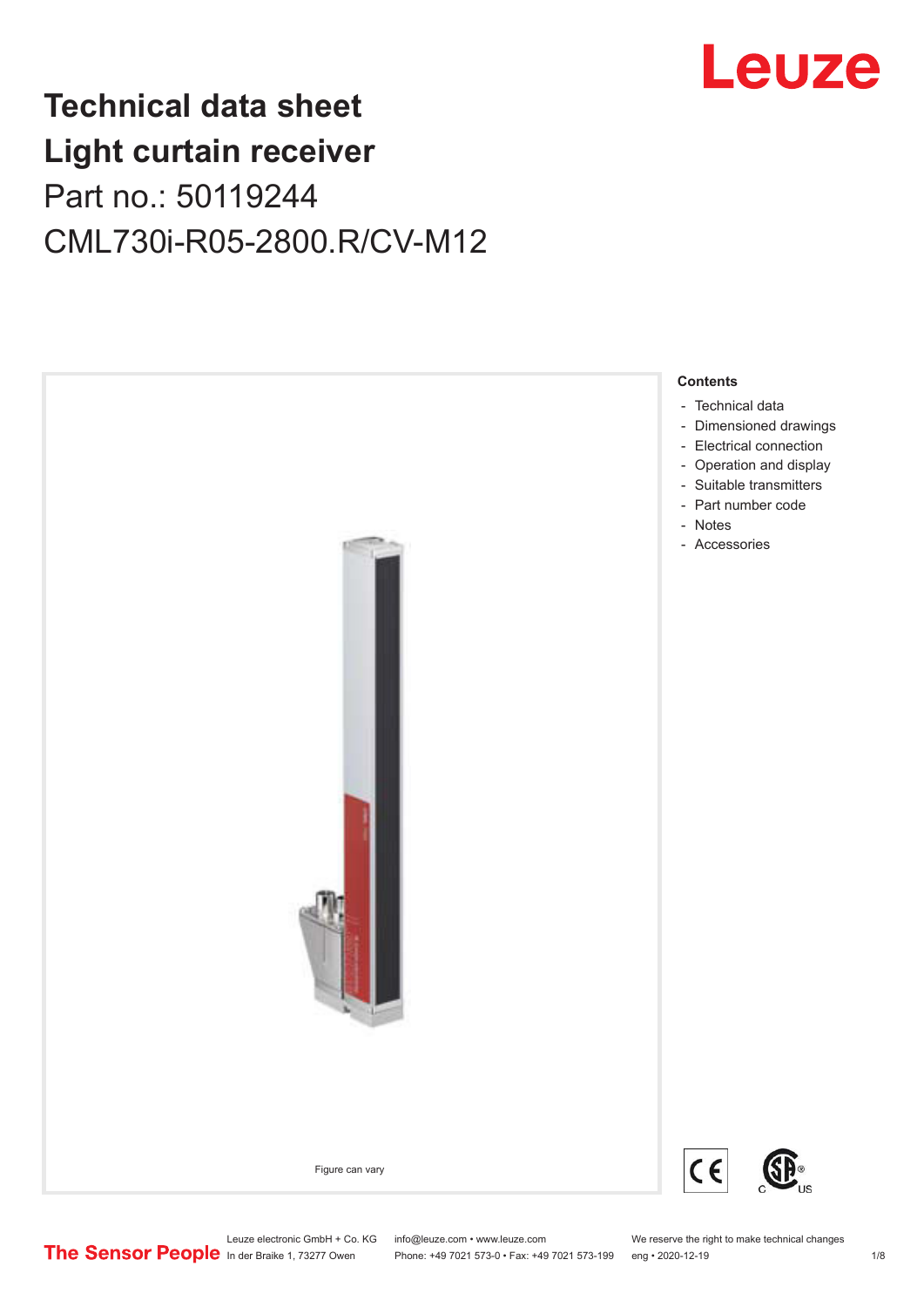## <span id="page-1-0"></span>**Technical data**

| Basic data                                     |                                                                                     |
|------------------------------------------------|-------------------------------------------------------------------------------------|
| <b>Series</b>                                  | 730                                                                                 |
| <b>Operating principle</b>                     | Throughbeam principle                                                               |
| Device type                                    | Receiver                                                                            |
| <b>Contains</b>                                | Accessories for the use of the BT-2R1                                               |
| Application                                    | Detection of transparent objects                                                    |
|                                                | Object measurement                                                                  |
|                                                |                                                                                     |
| <b>Special version</b>                         |                                                                                     |
| <b>Special version</b>                         | Crossed-beam scanning                                                               |
|                                                | Diagonal-beam scanning                                                              |
|                                                | Parallel-beam scanning                                                              |
|                                                |                                                                                     |
| <b>Optical data</b>                            |                                                                                     |
| <b>Operating range</b>                         | Guaranteed operating range                                                          |
| <b>Operating range</b>                         | 0.14.5m                                                                             |
| Operating range, transparent media             | $0.1$ 1.75 m                                                                        |
| <b>Operating range limit</b>                   | Typical operating range                                                             |
| <b>Operating range limit</b>                   | 0.16m                                                                               |
| <b>Measurement field length</b>                | 2,800 mm                                                                            |
| <b>Number of beams</b>                         | 560 Piece(s)                                                                        |
| Beam spacing                                   | 5 <sub>mm</sub>                                                                     |
|                                                |                                                                                     |
| <b>Measurement data</b>                        |                                                                                     |
| Minimum object diameter                        | $10 \text{ mm}$                                                                     |
|                                                |                                                                                     |
| <b>Electrical data</b>                         |                                                                                     |
| <b>Protective circuit</b>                      | Polarity reversal protection                                                        |
|                                                | Short circuit protected                                                             |
|                                                | <b>Transient protection</b>                                                         |
|                                                |                                                                                     |
| Performance data                               |                                                                                     |
| Supply voltage U <sub>B</sub>                  | 18  30 V, DC                                                                        |
| <b>Residual ripple</b>                         | 0  15 %, From $U_{\rm B}$                                                           |
| <b>Open-circuit current</b>                    | 0  435 mA, The specified values refer<br>to the entire package consisting of trans- |
|                                                | mitter and receiver.                                                                |
|                                                |                                                                                     |
| Outputs                                        |                                                                                     |
| Number of analog outputs                       | 2 Piece(s)                                                                          |
|                                                |                                                                                     |
| Analog outputs<br><b>Current</b>               | 024mA                                                                               |
| Voltage                                        | 011V                                                                                |
|                                                |                                                                                     |
| Analog output 1                                |                                                                                     |
| <b>Type</b>                                    | Voltage                                                                             |
|                                                |                                                                                     |
| <b>Analog output 2</b>                         |                                                                                     |
| Type                                           | Current                                                                             |
|                                                |                                                                                     |
| Inputs/outputs selectable                      |                                                                                     |
| Output current, max.                           | 100 mA                                                                              |
| Input resistance                               | $6,000 \Omega$                                                                      |
| Number of inputs/outputs selectable 2 Piece(s) |                                                                                     |
| Type                                           | Inputs/outputs selectable                                                           |
| Voltage type, outputs                          | DC                                                                                  |
| Switching voltage, outputs                     | Typ. $U_B / 0 V$                                                                    |
| Voltage type, inputs                           | DC                                                                                  |

| Input/output 1                         |                              |  |
|----------------------------------------|------------------------------|--|
| Activation/disable delay               | 1 <sub>ms</sub>              |  |
| <b>Timing</b>                          |                              |  |
| <b>Readiness delay</b>                 | 450 ms                       |  |
| <b>Cycle time</b>                      | 5.75 ms                      |  |
| Response time per beam                 | $10 \mu s$                   |  |
| <b>Service interface</b>               |                              |  |
| <b>Type</b>                            | IO-Link                      |  |
|                                        |                              |  |
| IO-Link                                |                              |  |
| <b>Function</b>                        | Configuration via software   |  |
|                                        | Service                      |  |
| <b>Connection</b>                      |                              |  |
|                                        |                              |  |
| <b>Number of connections</b>           | 2 Piece(s)                   |  |
| <b>Plug outlet</b>                     | Rear side                    |  |
|                                        |                              |  |
| <b>Connection 1</b><br><b>Function</b> | Configuration interface      |  |
|                                        | Signal IN                    |  |
|                                        | Signal OUT                   |  |
|                                        | Voltage supply               |  |
| Type of connection                     | Connector                    |  |
| <b>Thread size</b>                     | M12                          |  |
|                                        | Male                         |  |
| Type                                   | Metal                        |  |
| <b>Material</b>                        |                              |  |
| No. of pins                            | 8-pin                        |  |
| Encoding                               | A-coded                      |  |
| <b>Connection 2</b>                    |                              |  |
| <b>Function</b>                        | Connection to transmitter    |  |
| <b>Type of connection</b>              | Connector                    |  |
| <b>Thread size</b>                     | M12                          |  |
| Type                                   | Female                       |  |
| <b>Material</b>                        | Metal                        |  |
| No. of pins                            | 5-pin                        |  |
| Encoding                               | A-coded                      |  |
|                                        |                              |  |
| <b>Mechanical data</b>                 |                              |  |
| Design                                 | Cubic                        |  |
| Dimension (W x H x L)                  | 29 mm x 35.4 mm x 2,823 mm   |  |
| <b>Housing material</b>                | Metal                        |  |
| <b>Metal housing</b>                   | Aluminum                     |  |
| Lens cover material                    | Plastic                      |  |
| Net weight                             | 2,900q                       |  |
| <b>Housing color</b>                   | Silver                       |  |
| Type of fastening                      | Groove mounting              |  |
|                                        | Via optional mounting device |  |
|                                        |                              |  |
| <b>Operation and display</b>           |                              |  |
| Type of display                        | LED                          |  |
|                                        | OLED display                 |  |
| <b>Number of LEDs</b>                  | 2 Piece(s)                   |  |
| Type of configuration                  | Software                     |  |
|                                        | Teach-in                     |  |
| <b>Operational controls</b>            | Membrane keyboard            |  |

Leuze

**Switching voltage, inputs** high: ≥6V

low: ≤4V

Leuze electronic GmbH + Co. KG info@leuze.com • www.leuze.com We reserve the right to make technical changes

ln der Braike 1, 73277 Owen Phone: +49 7021 573-0 • Fax: +49 7021 573-199 eng • 2020-12-19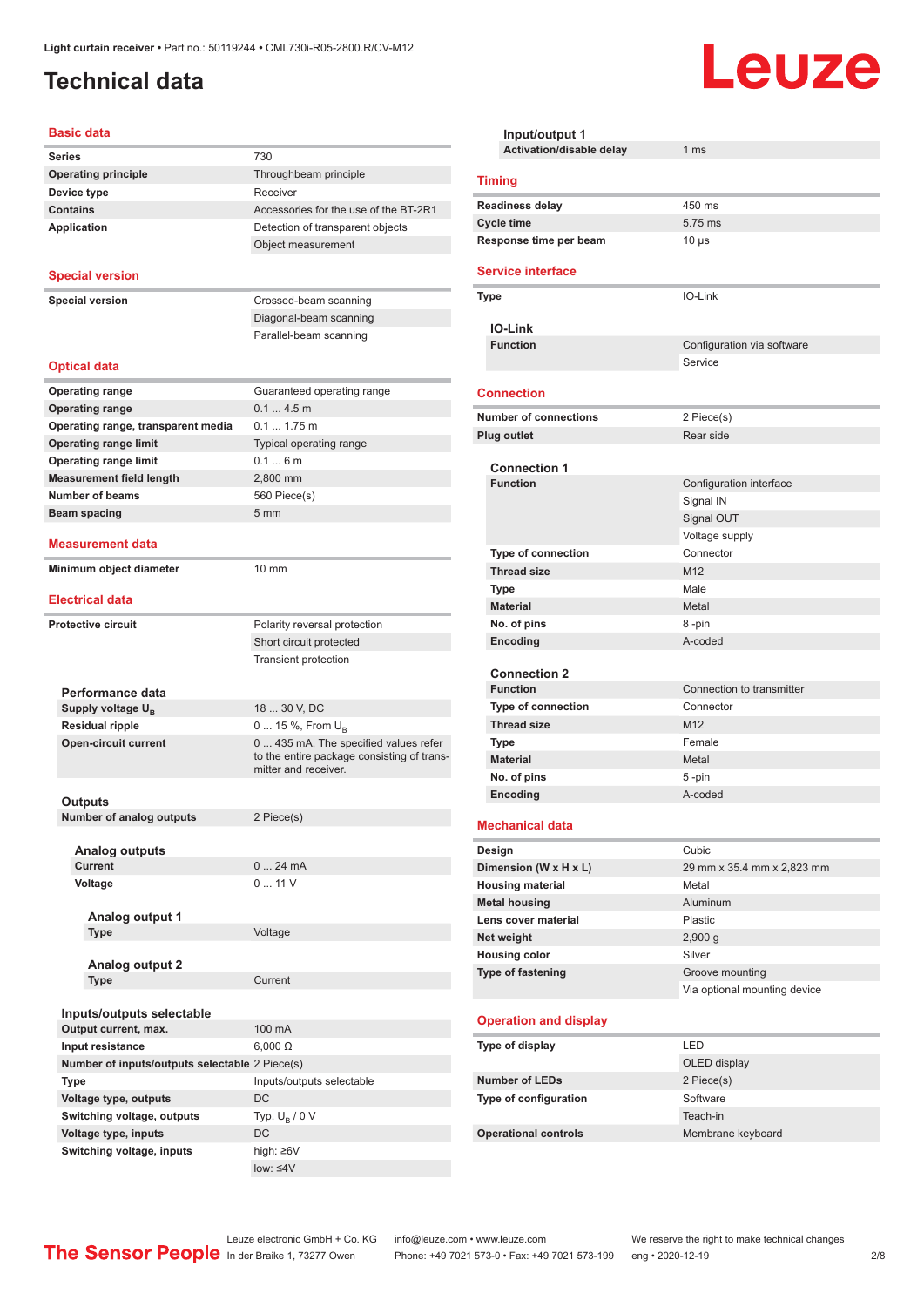## **Technical data**

# Leuze

#### **Environmental data**

| Ambient temperature, operation | $-3060 °C$     |
|--------------------------------|----------------|
| Ambient temperature, storage   | $-40$ 70 °C    |
| <b>Certifications</b>          |                |
|                                |                |
| Degree of protection           | IP 65          |
| <b>Protection class</b>        | $\mathbf{III}$ |
| <b>Certifications</b>          | c CSA US       |

#### **Classification**

| <b>Customs tariff number</b> | 90314990 |
|------------------------------|----------|
| eCl@ss 5.1.4                 | 27270910 |
| eCl@ss 8.0                   | 27270910 |
| eCl@ss 9.0                   | 27270910 |
| eCl@ss 10.0                  | 27270910 |
| eCl@ss 11.0                  | 27270910 |
| <b>ETIM 5.0</b>              | EC002549 |
| <b>ETIM 6.0</b>              | EC002549 |
| <b>ETIM 7.0</b>              | EC002549 |
|                              |          |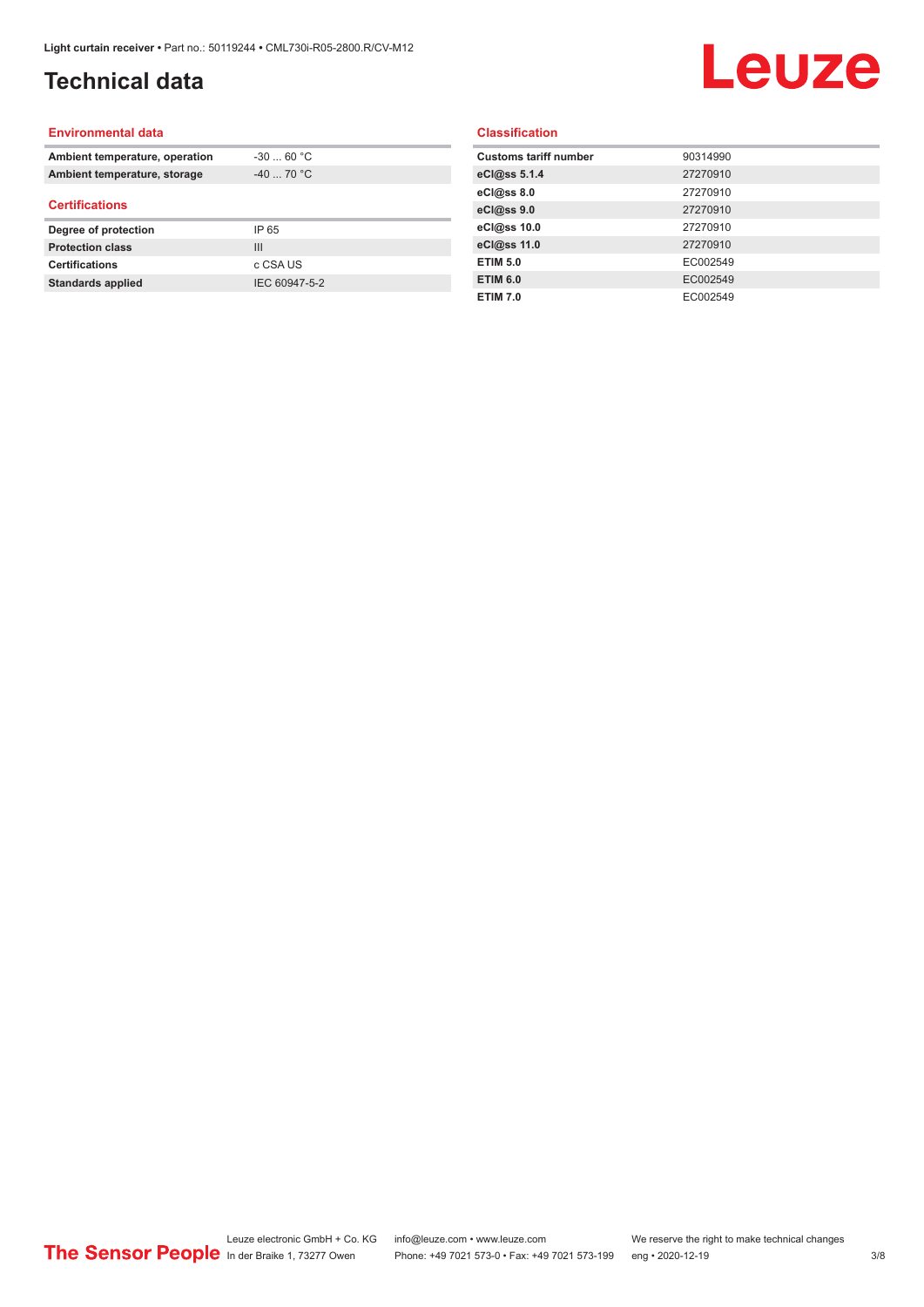### <span id="page-3-0"></span>**Dimensioned drawings**

All dimensions in millimeters



A Beam spacing 5 mm

G Fastening groove

- B Measurement field length 2800 mm
- F M6 thread
- R Receiver
	- Y 2.5 mm

T Transmitter

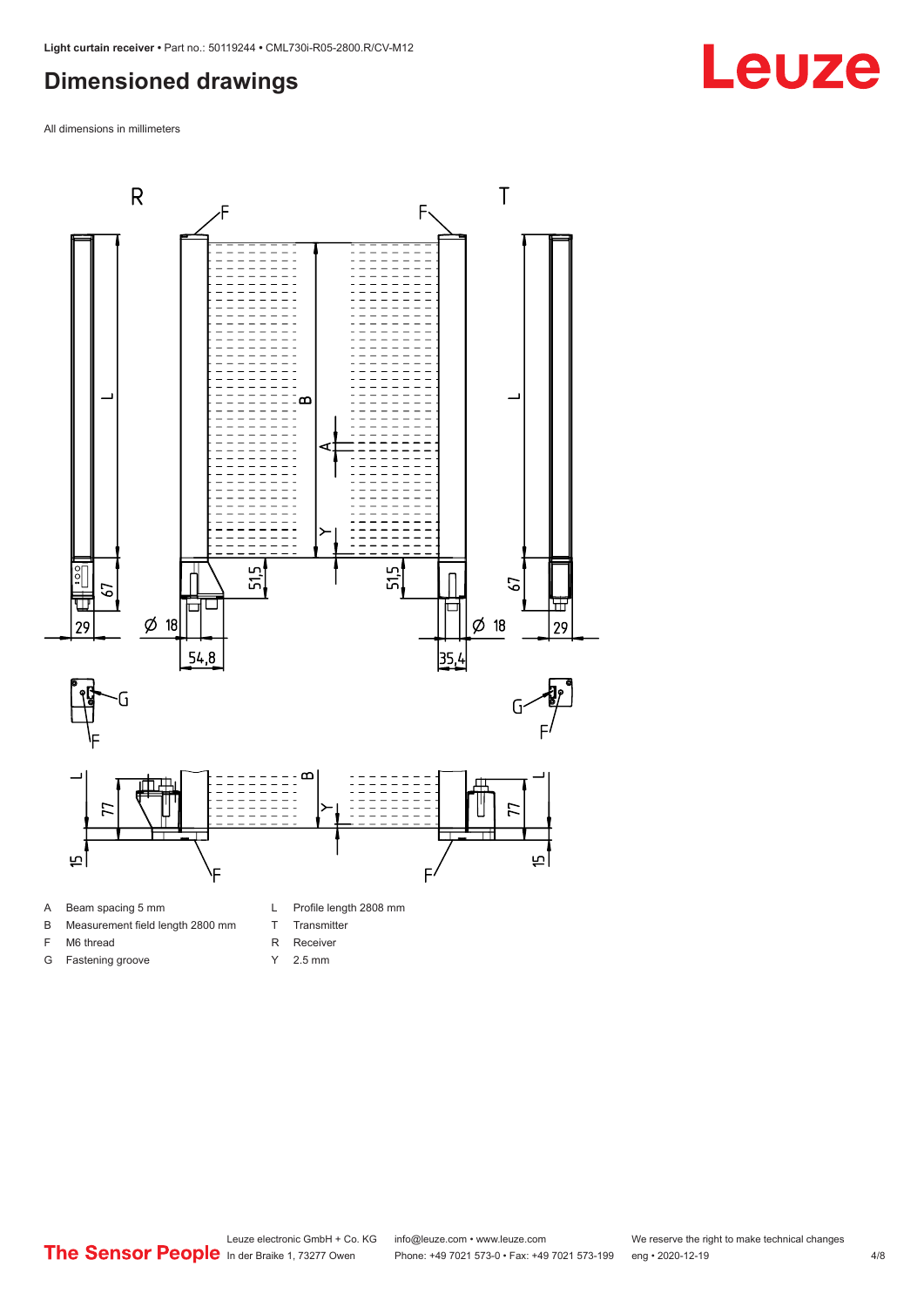#### <span id="page-4-0"></span>**Dimensioned drawings**





A PWR / SW IN / OUT

## **Electrical connection**

**Connection 1**

| <b>Function</b>    | Configuration interface<br>Signal IN |
|--------------------|--------------------------------------|
|                    | Signal OUT                           |
|                    | Voltage supply                       |
| Type of connection | Connector                            |
| <b>Thread size</b> | M12                                  |
| <b>Type</b>        | Male                                 |
| <b>Material</b>    | Metal                                |
| No. of pins        | 8-pin                                |
| Encoding           | A-coded                              |

#### **Pin Pin assignment**

| 1              | $V^+$            |
|----------------|------------------|
| $\overline{2}$ | I/O <sub>1</sub> |
| 3              | GND              |
| $\overline{4}$ | IO-Link          |
| 5              | I/O <sub>2</sub> |
| 6              | OUT V            |
| 7              | OUT mA           |
| 8              | <b>AGND</b>      |
|                |                  |



#### **Connection 2**

| <b>Function</b>    | Connection to transmitter |
|--------------------|---------------------------|
| Type of connection | Connector                 |
| <b>Thread size</b> | M12                       |
| <b>Type</b>        | Female                    |
| <b>Material</b>    | Metal                     |
| No. of pins        | $5$ -pin                  |
| Encoding           | A-coded                   |

#### **Pin Pin assignment**

|                | <b>FE/SHIELD</b> |
|----------------|------------------|
| $\overline{2}$ | V+               |
| 3              | <b>GND</b>       |
| 4              | RS 485 Tx+       |
| 5              | RS 485 Tx-       |

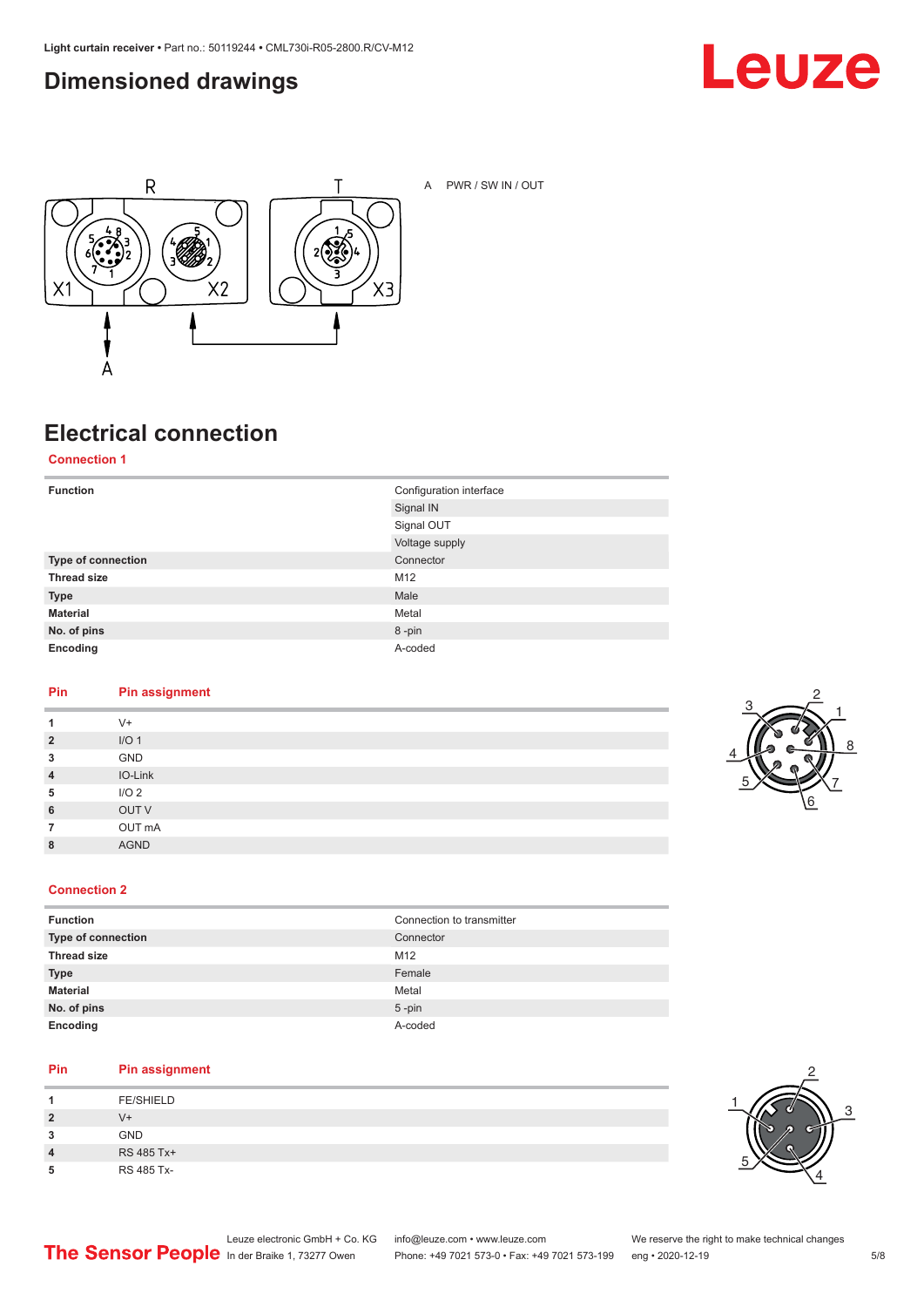### <span id="page-5-0"></span>**Operation and display**

| <b>LED</b>     | <b>Display</b>           | <b>Meaning</b>                         |
|----------------|--------------------------|----------------------------------------|
|                | Green, continuous light  | Operational readiness                  |
|                | Green, flashing          | Teach / error                          |
| $\overline{2}$ | Yellow, continuous light | Light path free, with function reserve |
|                | Yellow, flashing         | No function reserve                    |
|                | Off                      | Object detected                        |

#### **Suitable transmitters**

| Part no. | <b>Designation</b>         | <b>Article</b>               | <b>Description</b>                                                        |
|----------|----------------------------|------------------------------|---------------------------------------------------------------------------|
| 50118946 | CML730i-T05-<br>2800.R-M12 | Light curtain<br>transmitter | Operating range: 0.1  4 m<br>Connection: Connector, M12, Rear side, 5-pin |

#### **Part number code**

Part designation: **CML7XXi-YZZ-AAAA.BCCCDDD-EEEFFF**

| <b>CML</b>           | <b>Operating principle</b><br>Measuring light curtain                                                                                     |
|----------------------|-------------------------------------------------------------------------------------------------------------------------------------------|
| 7XXi                 | <b>Series</b><br>720i: 720i series<br>730i: 730i series                                                                                   |
| Y                    | Device type<br>T: transmitter<br>R: receiver                                                                                              |
| <b>ZZ</b>            | <b>Beam spacing</b><br>05:5 mm<br>10:10 mm<br>20:20 mm<br>40:40 mm                                                                        |
| <b>AAAA</b>          | Measurement field length [mm], dependent on beam spacing                                                                                  |
| в                    | Equipment<br>A: connector outlet, axial<br>R: rear connector outlet                                                                       |
| CCC                  | Interface<br>L: IO-Link<br>/CN: CANopen<br>/PB: PROFIBUS<br>/PN: PROFINET<br>/CV: Analog current and voltage output<br>/D3: RS 485 Modbus |
| <b>DDD</b>           | <b>Special equipment</b><br>-PS: Power Setting                                                                                            |
| <b>EEE</b>           | <b>Electrical connection</b><br>M12: M12 connector                                                                                        |
| <b>FFF</b>           | -EX: Explosion protection                                                                                                                 |
| <b>Note</b>          |                                                                                                                                           |
|                      |                                                                                                                                           |
| $\ddot{\phantom{a}}$ | $\&$ A list with all available device types can be found on the Leuze website at www.leuze.com.                                           |

Leuze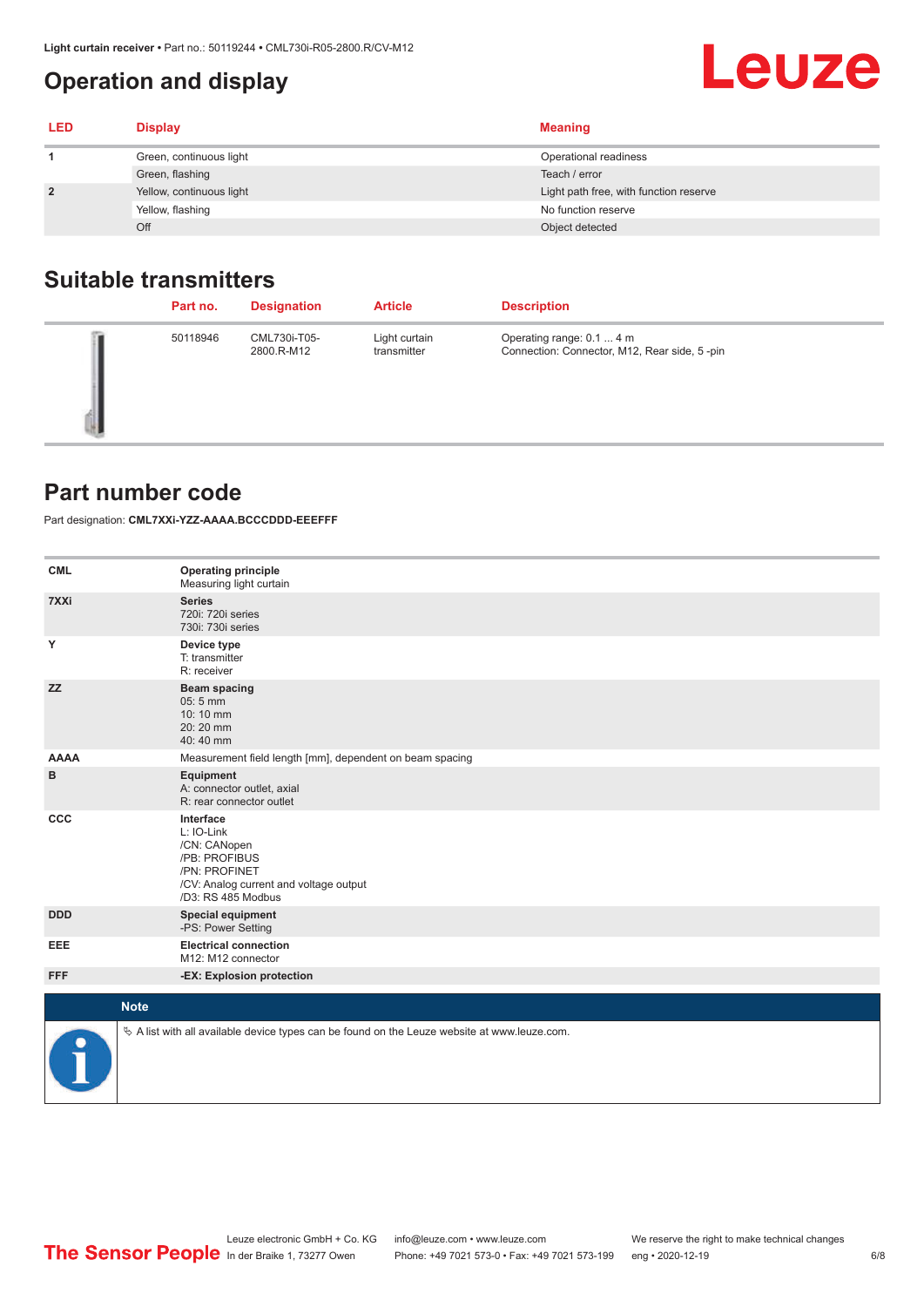#### <span id="page-6-0"></span>**Notes**



#### **Observe intended use!**

 $\%$  This product is not a safety sensor and is not intended as personnel protection.

 $\%$  The product may only be put into operation by competent persons.

 $\%$  Only use the product in accordance with its intended use.

| <b>For UL applications:</b>                                                                                                                                                       |
|-----------------------------------------------------------------------------------------------------------------------------------------------------------------------------------|
| $\%$ For UL applications, use is only permitted in Class 2 circuits in accordance with the NEC (National Electric Code).                                                          |
| V These proximity switches shall be used with UL Listed Cable assemblies rated 30V, 0.5A min, in the field installation, or equivalent (categories: CYJV/<br>CYJV7 or PVVA/PVVA7) |

#### **Accessories**

#### Connection technology - Connection cables

|   | Part no. | <b>Designation</b> | <b>Article</b>   | <b>Description</b>                                                                                                                                          |
|---|----------|--------------------|------------------|-------------------------------------------------------------------------------------------------------------------------------------------------------------|
| § | 50135128 | KD S-M12-8A-P1-050 | Connection cable | Connection 1: Connector, M12, Axial, Female, A-coded, 8-pin<br>Connection 2: Open end<br>Shielded: Yes<br>Cable length: 5,000 mm<br>Sheathing material: PUR |

#### Connection technology - Interconnection cables

|   |                      | Part no. | <b>Designation</b>                     | <b>Article</b>        | <b>Description</b>                                                                                                                                                                                                                                    |
|---|----------------------|----------|----------------------------------------|-----------------------|-------------------------------------------------------------------------------------------------------------------------------------------------------------------------------------------------------------------------------------------------------|
| ▤ | $(\cdot;\cdot)$<br>Þ | 50129781 | <b>KDS DN-M12-5A-</b><br>M12-5A-P3-050 | Interconnection cable | Suitable for interface: IO-Link, DeviceNet, CANopen<br>Connection 1: Connector, M12, Axial, Female, A-coded, 5-pin<br>Connection 2: Connector, M12, Axial, Male, A-coded, 5-pin<br>Shielded: Yes<br>Cable length: 5,000 mm<br>Sheathing material: PUR |

#### Mounting technology - Mounting brackets

|                 | Part no. | <b>Designation</b> | <b>Article</b>      | <b>Description</b>                                                                                                                                                                                                        |
|-----------------|----------|--------------------|---------------------|---------------------------------------------------------------------------------------------------------------------------------------------------------------------------------------------------------------------------|
| <b>All Card</b> | 50142900 | BT 700M.5-2SET     | Mounting device set | Design of mounting device: Bracket mounting<br>Fastening, at system: Through-hole mounting, T slotted hole<br>Mounting bracket, at device: Screw type, Sliding block<br>Type of mounting device: Rigid<br>Material: Steel |

Leuze